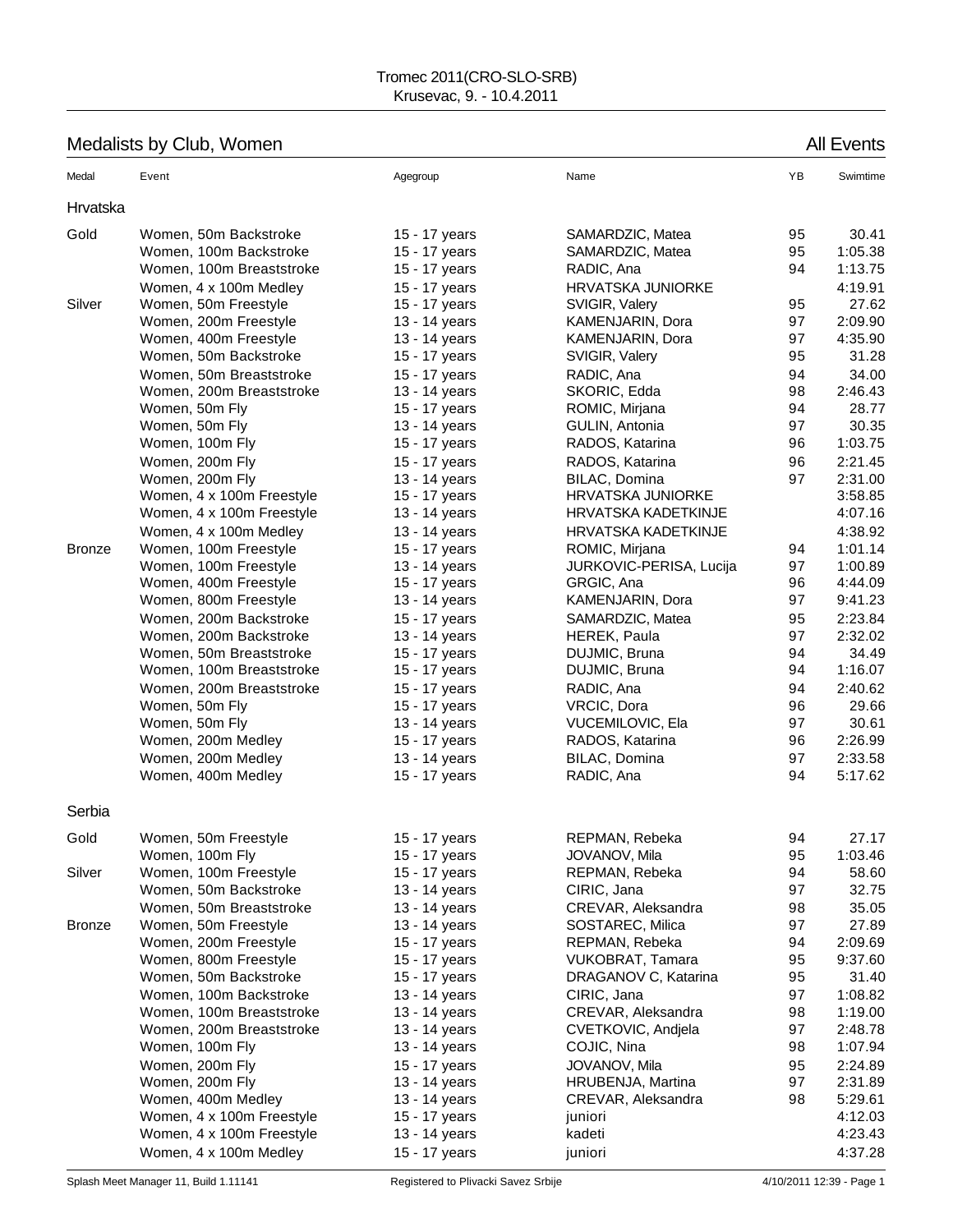### Tromec 2011(CRO-SLO-SRB) Krusevac, 9. - 10.4.2011

|               | Women, 4 x 100m Medley                         | 13 - 14 years                  | kadeti                                |          | 4:49.83          |
|---------------|------------------------------------------------|--------------------------------|---------------------------------------|----------|------------------|
| Slovenija     |                                                |                                |                                       |          |                  |
|               |                                                |                                |                                       |          |                  |
| Gold          | Women, 50m Freestyle<br>Women, 100m Freestyle  | 13 - 14 years                  | GOVEJSEK, Nastja                      | 97<br>96 | 26.89<br>58.41   |
|               | Women, 100m Freestyle                          | 15 - 17 years<br>13 - 14 years | SAGMEISTER, Mojca<br>GOVEJSEK, Nastja | 97       | 58.89            |
|               | Women, 200m Freestyle                          | 15 - 17 years                  | BEZAN, Ursa                           | 94       | 2:03.90          |
|               |                                                | 13 - 14 years                  |                                       | 97       | 2:07.93          |
|               | Women, 200m Freestyle<br>Women, 400m Freestyle | 15 - 17 years                  | NATLACEN, Gaja<br>ODER, Tjasa         | 94       | 4:19.98          |
|               | Women, 400m Freestyle                          | 13 - 14 years                  | NATLACEN, Gaja                        | 97       | 4:31.92          |
|               | Women, 800m Freestyle                          |                                | ODER, Tjasa                           | 94       | 8:42.34          |
|               | Women, 800m Freestyle                          | 15 - 17 years<br>13 - 14 years | NATLACEN, Gaja                        | 97       | 9:23.53          |
|               | Women, 50m Backstroke                          | 13 - 14 years                  | SENCAR, Iza                           | 98       | 32.25            |
|               | Women, 100m Backstroke                         | 13 - 14 years                  | SENCAR, Iza                           | 98       | 1:06.97          |
|               | Women, 200m Backstroke                         | 15 - 17 years                  | MAJERIC, Jera                         | 95       | 2:18.97          |
|               | Women, 200m Backstroke                         | 13 - 14 years                  | SONJAK, Nika                          | 97       | 2:26.70          |
|               | Women, 50m Breaststroke                        | 15 - 17 years                  | VOZEL, Tjasa                          | 94       | 33.85            |
|               | Women, 50m Breaststroke                        | 13 - 14 years                  | GOLOB, Nika                           | 97       | 34.50            |
|               | Women, 100m Breaststroke                       | 13 - 14 years                  | PINTAR, Tjasa                         | 97       | 1:15.35          |
|               | Women, 200m Breaststroke                       | 15 - 17 years                  | REHBERGER, Vita                       | 95       | 2:37.77          |
|               | Women, 200m Breaststroke                       | 13 - 14 years                  | GOMEZELJ, Lota Zala                   | 97       | 2:42.47          |
|               | Women, 50m Fly                                 | 15 - 17 years                  | PAVLIC, Pia                           | 94       | 28.57            |
|               | Women, 50m Fly                                 | 13 - 14 years                  | GOVEJSEK, Nastja                      | 97       | 28.91            |
|               | Women, 100m Fly                                | 13 - 14 years                  | GOVEJSEK, Nastja                      | 97       | 1:03.80          |
|               | Women, 200m Fly                                | 15 - 17 years                  | BOHINC, Spela                         | 95       | 2:20.75          |
|               | Women, 200m Fly                                | 13 - 14 years                  | GOLOB, Nika                           | 97       | 2:30.11          |
|               | Women, 200m Medley                             | 15 - 17 years                  | BEZAN, Ursa                           | 94       | 2:23.81          |
|               | Women, 200m Medley                             | 13 - 14 years                  | PINTAR, Tjasa                         | 97       | 2:23.92          |
|               | Women, 400m Medley                             | 15 - 17 years                  | ODER, Tjasa                           | 94       | 5:01.18          |
|               | Women, 400m Medley                             | 13 - 14 years                  | ROZNIK, Kaja                          | 97       | 5:20.97          |
|               | Women, 4 x 100m Freestyle                      | 15 - 17 years                  | SLO I. juniori                        |          | 3:56.27          |
|               | Women, 4 x 100m Freestyle                      | 13 - 14 years                  | SLO I.kadeti                          |          | 3:57.85          |
|               | Women, 4 x 100m Medley                         | 13 - 14 years                  | SLO I.kadeti                          |          | 4:24.72          |
| Silver        | Women, 50m Freestyle                           | 13 - 14 years                  | PINTAR, Tjasa                         | 97       | 27.67            |
|               | Women, 100m Freestyle                          | 13 - 14 years                  | PINTAR, Tjasa                         | 97       | 59.90            |
|               | Women, 200m Freestyle                          | 15 - 17 years                  | SAGMEISTER, Mojca                     | 96       | 2:05.90          |
|               | Women, 400m Freestyle                          | 15 - 17 years                  | BOHINC, Spela                         | 95       | 4:21.61          |
|               | Women, 800m Freestyle                          | 15 - 17 years                  | <b>BOHINC, Spela</b>                  | 95       | 8:49.08          |
|               | Women, 800m Freestyle                          | 13 - 14 years                  | <b>URBANCIC, Iris</b>                 | 97       | 9:34.09          |
|               | Women, 100m Backstroke                         | 15 - 17 years                  | MAJERIC, Jera                         | 95       | 1:05.48          |
|               | Women, 100m Backstroke                         | 13 - 14 years                  | SONJAK, Nika                          | 97       | 1:08.54          |
|               | Women, 200m Backstroke                         | 15 - 17 years                  | BEZAN, Ursa                           | 94       | 2:21.22          |
|               | Women, 200m Backstroke                         | 13 - 14 years                  | MLINAR, Marusa                        | 98       | 2:26.83          |
|               | Women, 100m Breaststroke                       | 15 - 17 years                  | VOZEL, Tjasa                          | 94       | 1:13.87          |
|               | Women, 100m Breaststroke                       | 13 - 14 years                  | GOMEZELJ, Lota Zala                   | 97       | 1:16.71          |
|               | Women, 200m Breaststroke                       | 15 - 17 years                  | VOZEL, Tjasa                          | 94       | 2:39.08          |
|               | Women, 100m Fly                                | 13 - 14 years                  | URBANCIC, Iris                        | 97       | 1:06.60          |
|               | Women, 200m Medley                             | 15 - 17 years                  | TRAVEN, Sara                          | 95       | 2:25.01          |
|               | Women, 200m Medley                             | 13 - 14 years                  | ROZNIK, Kaja                          | 97       | 2:29.49          |
|               | Women, 400m Medley                             | 15 - 17 years                  | BEZAN, Ursa                           | 94       | 5:07.18          |
|               | Women, 400m Medley                             | 13 - 14 years                  | <b>URBANCIC, Iris</b>                 | 97       | 5:24.26          |
|               | Women, 4 x 100m Medley                         | 15 - 17 years                  | SLO I.juniori                         |          | 4:20.32          |
| <b>Bronze</b> | Women, 50m Freestyle                           | 15 - 17 years                  | SAGMEISTER, Mojca                     | 96       | 27.73            |
|               | Women, 200m Freestyle                          | 13 - 14 years                  | PAVLIC, Anamari                       | 97       | 2:12.28          |
|               | Women, 400m Freestyle                          | 13 - 14 years                  | <b>URBANCIC, Iris</b>                 | 97       | 4:36.56          |
|               | Women, 50m Backstroke                          | 13 - 14 years                  | SAJOVEC, Kaja                         | 97       | 33.15            |
|               | Women, 100m Backstroke                         | 15 - 17 years                  | PAVLIC, Pia                           | 94<br>97 | 1:06.21<br>35.06 |
|               | Women, 50m Breaststroke                        | 13 - 14 years                  | GOMEZELJ, Lota Zala                   |          |                  |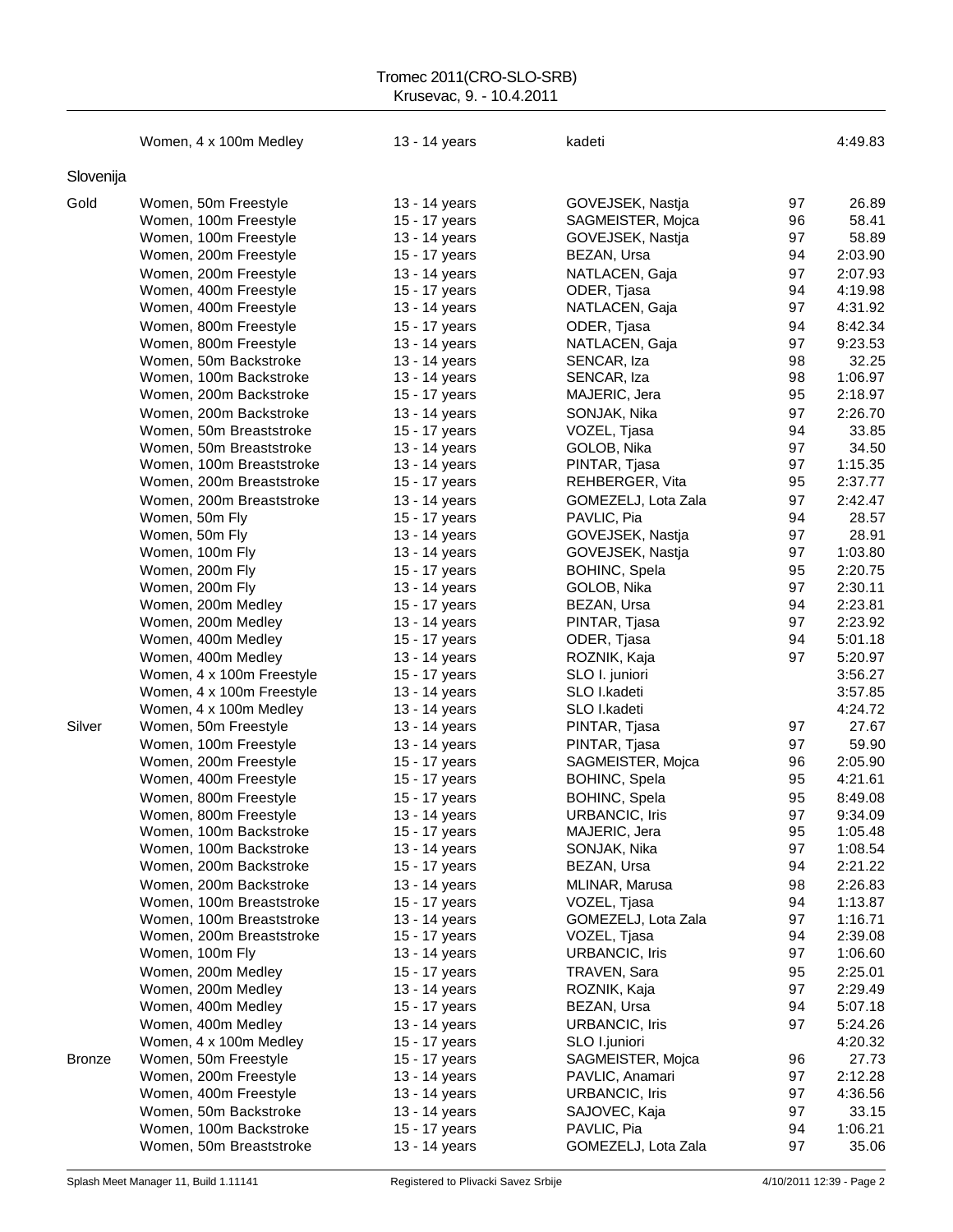| Tromec 2011(CRO-SLO-SRB)<br>Krusevac, 9. - 10.4.2011 |               |             |    |         |  |
|------------------------------------------------------|---------------|-------------|----|---------|--|
| Women, 100m Fly                                      | 15 - 17 years | PAVLIC, Pia | 94 | 1:04.54 |  |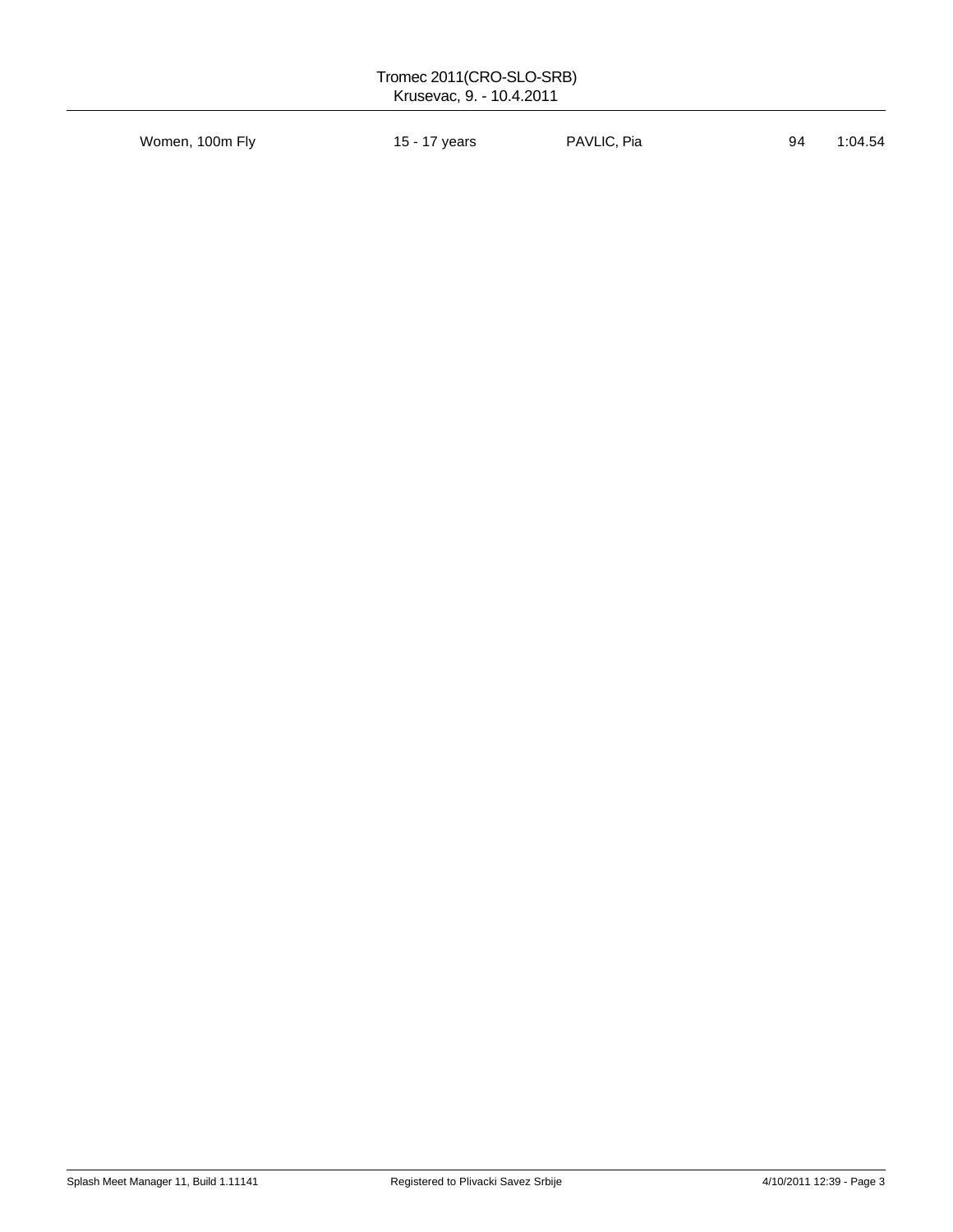## Medalists by Club, Men All Events

| Medal         | Event                   | Agegroup      | Name                      | ΥB | Swimtime |
|---------------|-------------------------|---------------|---------------------------|----|----------|
| Hrvatska      |                         |               |                           |    |          |
| Gold          | Men, 50m Freestyle      | 17 - 19 years | VUKIC, Mihael             | 94 | 24.00    |
|               | Men, 50m Freestyle      | 15 - 16 years | CUVALO, Mate              | 95 | 25.42    |
|               | Men, 100m Freestyle     | 15 - 16 years | CUVALO, Mate              | 95 | 55.44    |
|               | Men, 400m Freestyle     | 15 - 16 years | COPAC, Roko               | 96 | 4:19.73  |
|               | Men, 50m Backstroke     | 17 - 19 years | DZAJA, Frane              | 92 | 27.82    |
|               | Men, 50m Backstroke     | 15 - 16 years | ZUNIC, Dorian             | 96 | 28.70    |
|               | Men, 100m Backstroke    | 17 - 19 years | LACKOVIC, Dario           | 92 | 59.82    |
|               | Men, 100m Backstroke    | 15 - 16 years | ZUNIC, Dorian             | 96 | 1:02.24  |
|               | Men, 200m Backstroke    | 17 - 19 years | KRCE-RABAR, Marko         | 92 | 2:06.37  |
|               | Men, 100m Breaststroke  | 17 - 19 years | TOMIC, Kristijan          | 92 | 1:06.84  |
|               | Men, 50m Fly            | 17 - 19 years | VUKIC, Mihael             | 94 | 24.99    |
|               | Men, 100m Fly           | 17 - 19 years | SELES, Luka               | 94 | 57.02    |
|               | Men, 100m Fly           | 15 - 16 years | GORICKI, Marijan          | 95 | 57.69    |
|               | Men, 200m Fly           | 17 - 19 years | SELES, Luka               | 94 | 2:07.12  |
|               | Men, 200m Fly           | 15 - 16 years | GORICKI, Marijan          | 95 | 2:09.22  |
|               | Men, 200m Medley        | 17 - 19 years | KRZNARIC, Fran            | 94 | 2:09.24  |
|               | Men, 200m Medley        | 15 - 16 years | GORICKI, Marijan          | 95 | 2:13.04  |
|               | Men, 400m Medley        | 17 - 19 years | KRZNARIC, Fran            | 94 | 4:38.72  |
|               | Men, 400m Medley        | 15 - 16 years | GORICKI, Marijan          | 95 | 4:43.58  |
|               | Men, 4 x 100m Freestyle | 17 - 19 years | <b>HRVATSKA JUNIORI</b>   |    | 3:30.10  |
|               | Men, 4 x 100m Freestyle | 15 - 16 years | <b>HRVATSKA KADETI</b>    |    | 3:40.11  |
|               | Men, 4 x 100m Medley    | 17 - 19 years | <b>HRVATSKA JUNIORI</b>   |    | 3:54.34  |
|               | Men, 4 x 100m Medley    | 15 - 16 years | <b>HRVATSKA KADETI</b>    |    | 4:02.34  |
| Silver        | Men, 50m Freestyle      | 15 - 16 years | OMICEVIC, Antonio         | 95 | 25.54    |
|               | Men, 100m Freestyle     | 17 - 19 years | LACKOVIC, Dario           | 92 | 53.53    |
|               | Men, 200m Freestyle     | 15 - 16 years | SORIC, Lovre              | 95 | 2:00.25  |
|               | Men, 1500m Freestyle    | 15 - 16 years | RADULIC, Luka             | 95 | 17:06.22 |
|               | Men, 50m Backstroke     | 17 - 19 years | KRCE-RABAR, Marko         | 92 | 27.90    |
|               | Men, 100m Backstroke    | 17 - 19 years | DZAJA, Frane              | 92 | 59.95    |
|               | Men, 100m Backstroke    | 15 - 16 years | <b>TRALJIC, Ivan Ante</b> | 96 | 1:02.26  |
|               | Men, 200m Backstroke    | 15 - 16 years | ZUNIC, Dorian             | 96 | 2:18.93  |
|               | Men, 50m Breaststroke   | 17 - 19 years | TOMIC, Kristijan          | 92 | 30.01    |
|               | Men, 50m Breaststroke   | 15 - 16 years | BORCILO, Borna            | 96 | 31.80    |
|               | Men, 100m Breaststroke  | 15 - 16 years | BORCILO, Borna            | 96 | 1:09.56  |
|               | Men, 50m Fly            | 15 - 16 years | MAHIC, Josip              | 95 | 27.47    |
|               | Men, 100m Fly           | 17 - 19 years | <b>VUKIC, Mihael</b>      | 94 | 57.42    |
| <b>Bronze</b> | Men, 50m Freestyle      | 17 - 19 years | LACKOVIC, Dario           | 92 | 24.29    |
|               | Men, 100m Freestyle     | 15 - 16 years | MAHIC, Josip              | 95 | 56.62    |
|               | Men, 200m Freestyle     | 17 - 19 years | KRCE-RABAR, Marko         | 92 | 1:56.61  |
|               | Men, 400m Freestyle     | 15 - 16 years | RADULIC, Luka             | 95 | 4:25.13  |
|               | Men, 50m Backstroke     | 15 - 16 years | ZEC, Arijan               | 95 | 29.91    |
|               | Men, 100m Breaststroke  | 15 - 16 years | RIMAY, Ricardo            | 95 | 1:09.68  |
|               | Men, 200m Fly           | 17 - 19 years | KUKOLJA, Ivan             | 93 | 2:16.42  |
| Serbia        |                         |               |                           |    |          |
| Gold          | Men, 100m Freestyle     | 17 - 19 years | PASKAS, Vladislav         | 92 | 53.50    |
|               | Men, 200m Freestyle     | 17 - 19 years | PASKAS, Vladislav         | 92 | 1:56.28  |
|               | Men, 200m Freestyle     | 15 - 16 years | STOJANOVIC, Stefan        | 95 | 2:00.01  |
|               | Men, 200m Backstroke    | 15 - 16 years | CELIC, Vuk                | 96 | 2:16.15  |
|               | Men, 50m Breaststroke   | 17 - 19 years | LEKIC, Lazar              | 94 | 29.96    |
|               | Men, 200m Breaststroke  | 17 - 19 years | TERZIC, Igor              | 94 | 2:22.01  |
|               | Men, 200m Breaststroke  | 15 - 16 years | LAZAREVIC, Aleksandar     | 96 | 2:28.53  |
|               | Men, 50m Fly            | 15 - 16 years | SALMA, Danijel            | 95 | 27.41    |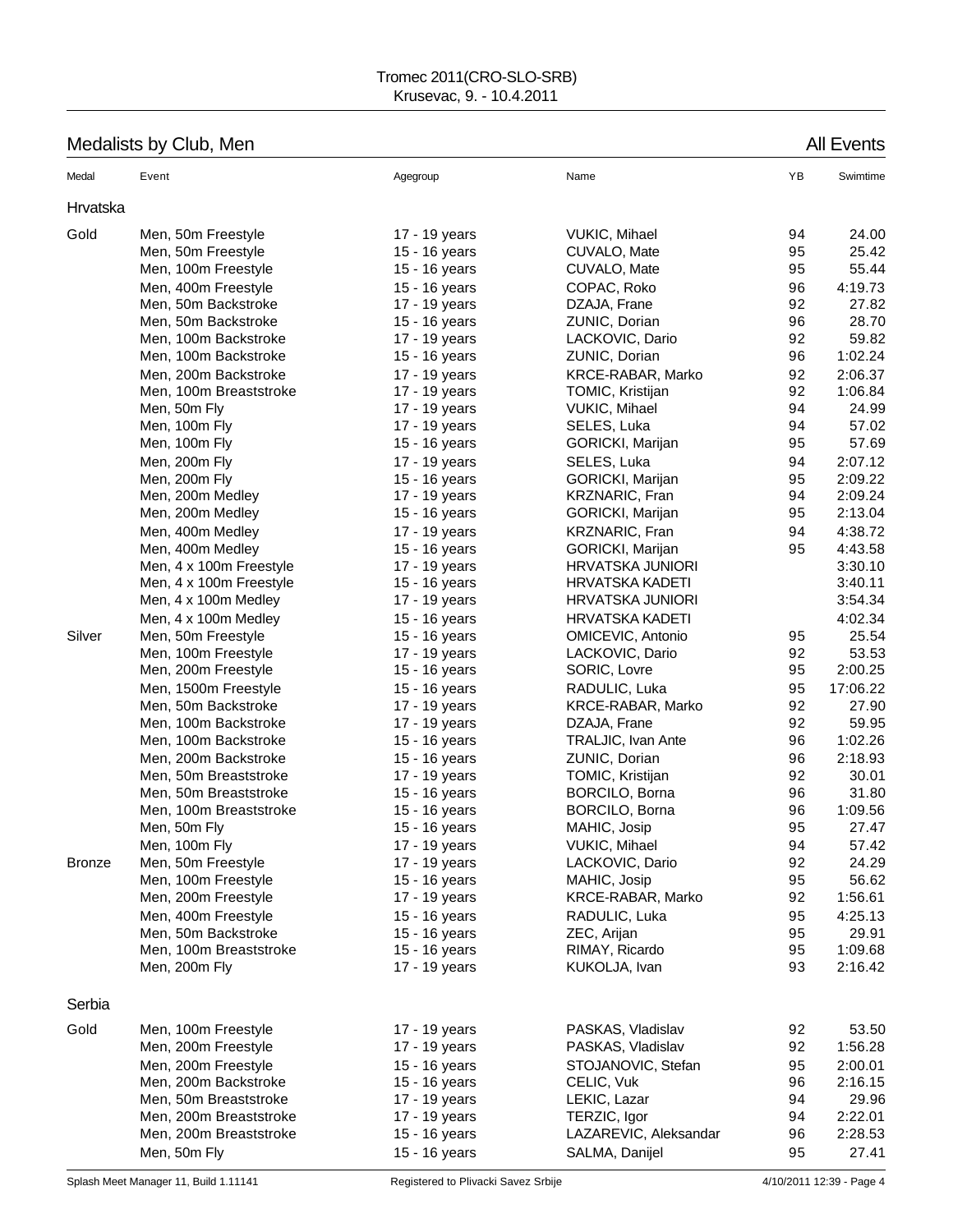| Silver        | Men, 50m Freestyle      | 17 - 19 years | DJORDJEVIC, Aleksa      | 93 | 24.15    |
|---------------|-------------------------|---------------|-------------------------|----|----------|
|               | Men, 400m Freestyle     | 15 - 16 years | FARKAS, Tamas           | 95 | 4:21.21  |
|               | Men, 1500m Freestyle    | 17 - 19 years | MIJATOVIC, Igor         | 94 | 16:39.18 |
|               | Men, 200m Backstroke    | 17 - 19 years | UDICKI, Miroslav        | 93 | 2:10.76  |
|               | Men, 100m Breaststroke  | 17 - 19 years | PERISIC, Dejan          | 93 | 1:07.00  |
|               |                         |               |                         |    |          |
|               | Men, 100m Fly           | 15 - 16 years | TEPAVAC, Dusan          | 95 | 59.40    |
|               | Men, 200m Fly           | 15 - 16 years | STOJANOVIC, Stefan      | 95 | 2:12.63  |
|               | Men, 4 x 100m Freestyle | 17 - 19 years | juniori                 |    | 3:35.04  |
|               | Men, 4 x 100m Medley    | 17 - 19 years | juniori                 |    | 3:59.65  |
| <b>Bronze</b> | Men, 400m Freestyle     | 17 - 19 years | PEJOVIC, Ivo            | 94 | 4:12.36  |
|               | Men, 1500m Freestyle    | 15 - 16 years | FARKAS, Tamas           | 95 | 17:13.73 |
|               | Men, 50m Backstroke     | 17 - 19 years | UDICKI, Miroslav        | 93 | 28.08    |
|               | Men, 100m Backstroke    | 17 - 19 years | <b>UDICKI, Miroslav</b> | 93 | 59.97    |
|               |                         |               |                         |    | 1:03.44  |
|               | Men, 100m Backstroke    | 15 - 16 years | CELIC, Vuk              | 96 |          |
|               | Men, 200m Backstroke    | 17 - 19 years | ZLATIC, Lazar           | 94 | 2:11.61  |
|               | Men, 200m Backstroke    | 15 - 16 years | KERKEZ, Dragan          | 96 | 2:22.99  |
|               | Men, 50m Breaststroke   | 17 - 19 years | PERISIC, Dejan          | 93 | 30.16    |
|               | Men, 50m Breaststroke   | 15 - 16 years | DJURIC, Srdjan          | 96 | 31.82    |
|               | Men, 100m Breaststroke  | 17 - 19 years | LEKIC, Lazar            | 94 | 1:08.58  |
|               | Men, 50m Fly            | 17 - 19 years | VUKOBRAT, Dusan         | 94 | 26.65    |
|               | Men, 50m Fly            | 15 - 16 years | TEPAVAC, Dusan          | 95 | 27.52    |
|               | Men, 100m Fly           | 15 - 16 years | SALMA, Danijel          | 95 | 59.79    |
|               |                         |               |                         | 94 | 2:14.04  |
|               | Men, 200m Medley        | 17 - 19 years | STANKOVIC, Strahinja    |    |          |
|               | Men, 200m Medley        | 15 - 16 years | TEPAVAC, Dusan          | 95 | 2:19.94  |
|               | Men, 400m Medley        | 17 - 19 years | TERZIC, Igor            | 94 | 4:50.24  |
|               | Men, 4 x 100m Freestyle | 15 - 16 years | kadeti                  |    | 3:52.70  |
|               | Men, 4 x 100m Medley    | 15 - 16 years | kadeti                  |    | 4:10.55  |
|               |                         |               |                         |    |          |
| Slovenija     |                         |               |                         |    |          |
|               |                         |               |                         |    |          |
| Gold          | Men, 400m Freestyle     | 17 - 19 years | BAU, Martin             | 94 | 4:08.14  |
|               | Men, 1500m Freestyle    | 17 - 19 years | SLABE, Stas             | 93 | 16:34.06 |
|               | Men, 1500m Freestyle    | 15 - 16 years | POGACAR, Zan            | 96 | 16:55.85 |
|               | Men, 50m Breaststroke   | 15 - 16 years | STEVENS, Peter John     | 95 | 30.55    |
|               | Men, 100m Breaststroke  | 15 - 16 years | STEVENS, Peter John     | 95 | 1:09.49  |
| Silver        | Men, 100m Freestyle     | 15 - 16 years | GORZA, Aljaz            | 95 | 56.07    |
|               |                         |               |                         |    | 1:56.52  |
|               | Men, 200m Freestyle     | 17 - 19 years | GOLOB, Matej            | 93 |          |
|               | Men, 400m Freestyle     | 17 - 19 years | GOLOB, Matej            | 93 | 4:08.33  |
|               | Men, 50m Backstroke     | 15 - 16 years | STEVENS, Peter John     | 95 | 29.50    |
|               | Men, 200m Breaststroke  | 17 - 19 years | LEVEC, Luka             | 94 | 2:30.45  |
|               | Men, 200m Breaststroke  | 15 - 16 years | RUS, Luka               | 95 | 2:32.37  |
|               | Men, 50m Fly            | 17 - 19 years | CERKOVNIK, Ziga         | 94 | 26.11    |
|               | Men, 200m Fly           | 17 - 19 years | JURJEVCIC, Nejc         | 93 | 2:09.79  |
|               | Men, 200m Medley        | 17 - 19 years | JURJEVCIC, Nejc         | 93 | 2:13.32  |
|               | Men, 200m Medley        | 15 - 16 years | BERNAT, Miha            | 95 | 2:18.39  |
|               |                         |               | JURJEVCIC, Nejc         |    |          |
|               | Men, 400m Medley        | 17 - 19 years |                         | 93 | 4:40.19  |
|               | Men, 400m Medley        | 15 - 16 years | KLANCAR, David          | 95 | 4:57.83  |
|               | Men, 4 x 100m Freestyle | 15 - 16 years | SLO I. kadeti           |    | 3:44.77  |
|               | Men, 4 x 100m Medley    | 15 - 16 years | SLO I. kadeti           |    | 4:06.73  |
| <b>Bronze</b> | Men, 50m Freestyle      | 15 - 16 years | SOVROVIC, Miha          | 96 | 25.64    |
|               | Men, 100m Freestyle     | 17 - 19 years | TAVCAR, Anze            | 94 | 53.78    |
|               | Men, 200m Freestyle     | 15 - 16 years | BERNAT, Miha            | 95 | 2:00.43  |
|               | Men, 1500m Freestyle    | 17 - 19 years | BAU, Martin             | 94 | 16:39.32 |
|               | Men, 200m Breaststroke  | 17 - 19 years | SIMENKO, Nejc           | 93 | 2:30.71  |
|               |                         | 15 - 16 years |                         |    | 2:34.17  |
|               | Men, 200m Breaststroke  |               | ZATEZALO, Filip         | 96 |          |
|               | Men, 100m Fly           | 17 - 19 years | CERKOVNIK, Ziga         | 94 | 57.54    |
|               | Men, 200m Fly           | 15 - 16 years | POGACAR, Zan            | 96 | 2:17.54  |
|               | Men, 400m Medley        | 15 - 16 years | POGACAR, Zan            | 96 | 4:58.49  |
|               | Men, 4 x 100m Freestyle | 17 - 19 years | SLO I.juniori           |    | 3:37.89  |